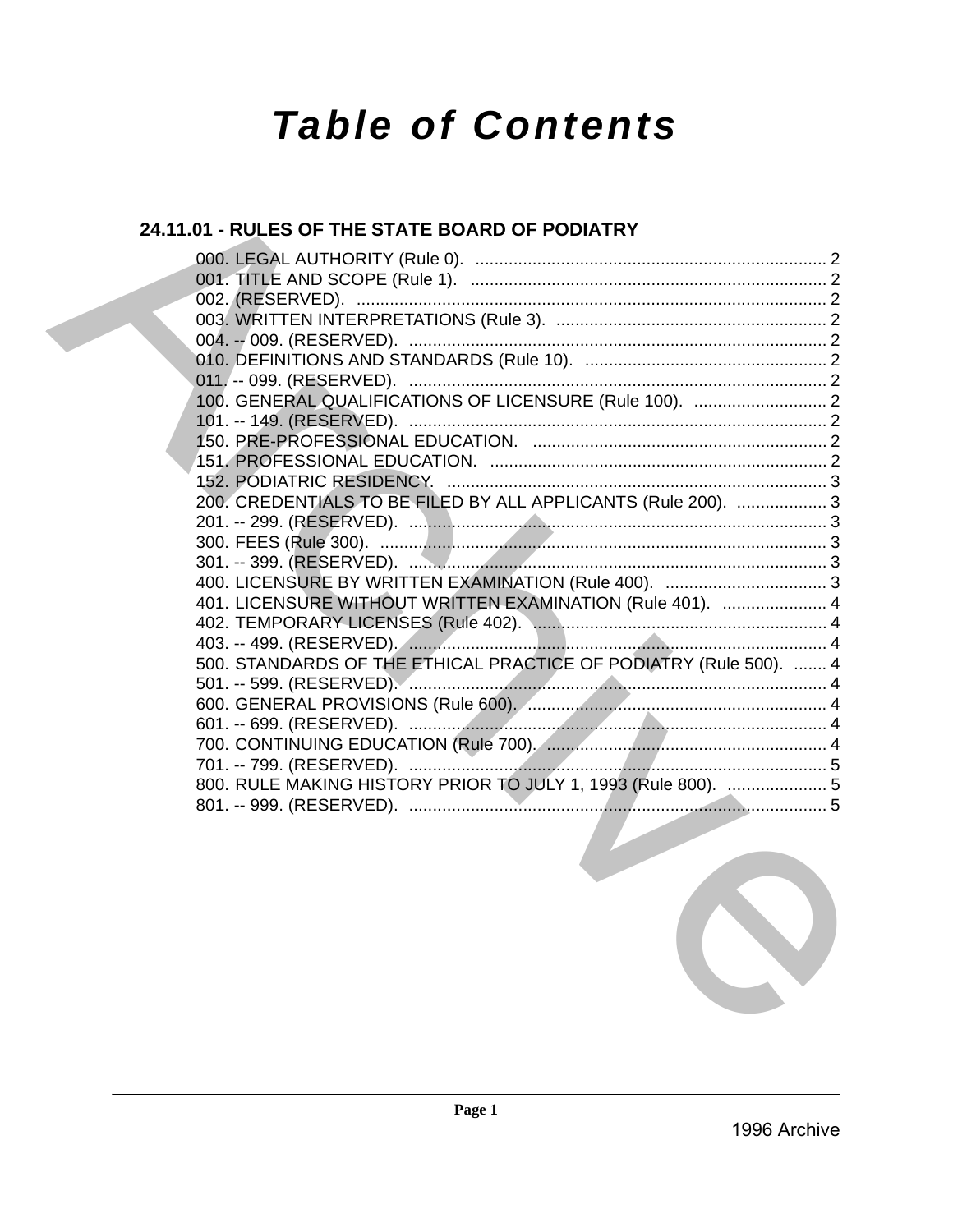#### **IDAPA 24 TITLE 11 Chapter 01**

# **24.11.01 - RULES OF THE STATE BOARD OF PODIATRY**

#### <span id="page-1-1"></span>**000. LEGAL AUTHORITY (Rule 0).**

These rules are hereby prescribed and established pursuant to the authority vested in the State Board of Podiatry, by the provisions of Section 54-605, Idaho Code. (7-1-93)

#### <span id="page-1-2"></span>**001. TITLE AND SCOPE (Rule 1).**

These rules shall be cited as IDAPA 24, Title 11, Chapter 01, "Rules of the State Board of Podiatry." (7-1-93)

#### <span id="page-1-3"></span>**002. (RESERVED).**

#### <span id="page-1-4"></span>**003. WRITTEN INTERPRETATIONS (Rule 3).**

<span id="page-1-0"></span>The board may have written statements which pertain to the interpretation of the rules of this chapter. Such interpretations, if any, are available for public inspection and copying at cost in the main office of the Bureau of Occupational Licenses. (7-1-93) **24.11.01 - RULES OF THE STATE BOARD OF PODIATRY<br>
THE INSTRUCTION CONTROLL CONTROLL CONTROLL CONTROLL CONTROLL CONTROLL CONTROLL CONTROLL CONTROLL CONTROLL CONTROLL CONTROLL CONTROLL CONTROLL CONTROLL CONTROLL CONTROLL CO** 

#### <span id="page-1-5"></span>**004. -- 009. (RESERVED).**

#### <span id="page-1-6"></span>**010. DEFINITIONS AND STANDARDS (Rule 10).**

01. Act. The Act means Chapter 143 Idaho session Laws of 1957 codified as Chapter 6, Title 54, Idaho d any amendments thereto. (7-1-93) Code, and any amendments thereto.

02. Board. The Board means the State Board of Podiatry, as prescribed in Section 54-604, Idaho Code. (7-1-93)

03. Licensure. Licensure means the act of acquiring a license to practice podiatry in Idaho. (7-1-93)

04. Reputable School. A "reputable school" of podiatry is, and the term as used in these rules shall mean, an approved podiatry school located within the United States or Canada and designated as such by the council on Education and the American Podiatry Association.

#### <span id="page-1-7"></span>**011. -- 099. (RESERVED).**

#### <span id="page-1-8"></span>**100. GENERAL QUALIFICATIONS OF LICENSURE (Rule 100).**

| -01. | Residence. No period of residence in Idaho shall be required of any applicant. | $(7-1-93)$ |
|------|--------------------------------------------------------------------------------|------------|
| 02.  | Age. An applicant shall be at least twenty-one $(21)$ years of age.            | $(7-1-93)$ |

03. Character. An applicant shall be of good moral character. (7-1-93)

04. Citizenship Requirement for Exam. Citizenship is not required of an applicant for the Idaho podiatry examination. (7-1-93)

#### <span id="page-1-9"></span>**101. -- 149. (RESERVED).**

#### <span id="page-1-10"></span>**150. PRE-PROFESSIONAL EDUCATION.**

An applicant shall possess evidence of graduation from an accredited high school, or its equivalent, and possess evidence of credits granted for at least two (2) full years of general college study in a college or university of recognized standing. (7-1-93) recognized standing.

#### <span id="page-1-11"></span>**151. PROFESSIONAL EDUCATION.**

An applicant shall possess evidence of graduation from four (4) full years of study in a reputable school of podiatry,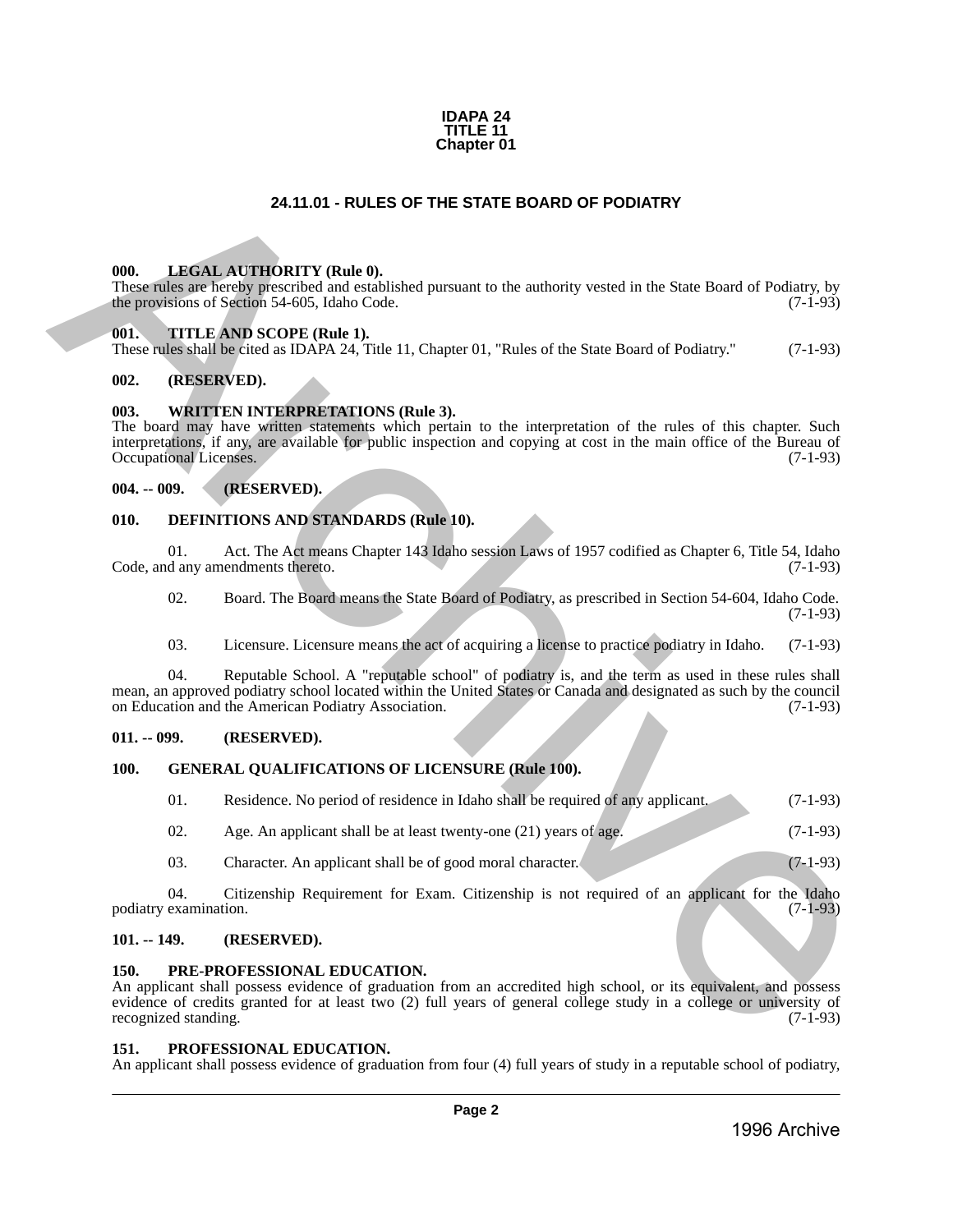| <b>IDAHO ADMINISTRATIVE CODE</b>       | <b>IDAPA 24.11.01</b>    |
|----------------------------------------|--------------------------|
| <b>Bureau of Occupational Licenses</b> | <b>Board of Podiatry</b> |

as defined in Subsection 010.04 of these rules. (7-1-93)

<span id="page-2-0"></span>**152. PODIATRIC RESIDENCY.** 

An applicant shall possess evidence of completion of one (1) year podiatric residency. (9-28-94)

# **153. -- 199. (RESERVED).**

## <span id="page-2-1"></span>**200. CREDENTIALS TO BE FILED BY ALL APPLICANTS (Rule 200).**

Application. An application shall be completed by all applicants for licensure upon a form prescribed by the state board of podiatry which must be submitted thirty (30) days before the date of examination, and is not returnable. (7-1-93) is not returnable.

# 02. Certified Copy of National Board Results. Certified copy of National Board results. (7-1-93)

03. Photograph Requirement. All applications shall be accompanied by an unmounted photograph, size three inches by three inches  $(3'' \times 3'')$  (head and shoulders) taken not more than one (1) year prior to the date of application, which fact shall be attested to by the applicant's signature across the bottom of the picture and attested to before a public officer authorized to administer oaths. Informal pictures or snapshots are NOT acceptable. (7-1-93)

04. Educational Certificate Requirement. Each applicant may be required to furnish a certificate executed by proper authority proving that he or she graduated from a four (4) year high school, or school of equivalent standing, and a certificate proving the extent of his collegiate education to be not less than two (2) years in an accredited college or university giving instruction in letters and sciences. (7-1-93) an accredited college or university giving instruction in letters and sciences. as defined in Showstime (III) at these rules.<br>
An applicant shall points at the Showstime (C-1.95)<br>
An applicant shall points at Showstime Completion of one (1) your podittic residency.<br>
An applicant shall points evidence

05. Diploma. Certified photostatic copy of diploma granted by any college of podiatry. (9-28-94)

06. Residence Certification Requirement. All applications shall include certification of one (1) year residency. (7-1-93) podiatric residency.

#### <span id="page-2-2"></span>**201. -- 299. (RESERVED).**

#### <span id="page-2-3"></span>**300. FEES (Rule 300).**

01. Application Fee. A fee shall accompany all applications. The fee shall be four hundred dollars (\$400). for licensure by written examination. If an applicant fails the written examination, he shall not be entitled to rrwrite the examination without payment of another fee of four hundred dollars (\$400). (7-1-93)

02. Fee For Licensure Without Written Exam Fee. Licensure without written examination pursuant to 3 401 of these rules shall be two hundred dollars (\$200). Section G 401 of these rules shall be two hundred dollars (\$200).

03. Annual Renewal Fee. Fee for annual renewal of licenses, one hundred dollars (\$100) on or before the first day of July of each year. (7-1-93)

04. Fee Non-Refundable. No fee shall be returnable. (7-1-93)

#### <span id="page-2-4"></span>**301. -- 399. (RESERVED).**

# <span id="page-2-5"></span>**400. LICENSURE BY WRITTEN EXAMINATION (Rule 400).**

01. Examination of Applicants. Examination of applicants shall be conducted by the whole board or a quorum of the whole board. A quorum shall consist of three (3) members of the board. (7-1-93)

02. Exam Required For Licensure. Except as provided in Section 401., of these rules, no person shall be licensed to practice podiatry unless he or she shall have passed a written examination given by the board. (7-1-93)

03. Interview of Applicants by Board. The Board will personally interview all applicants applying to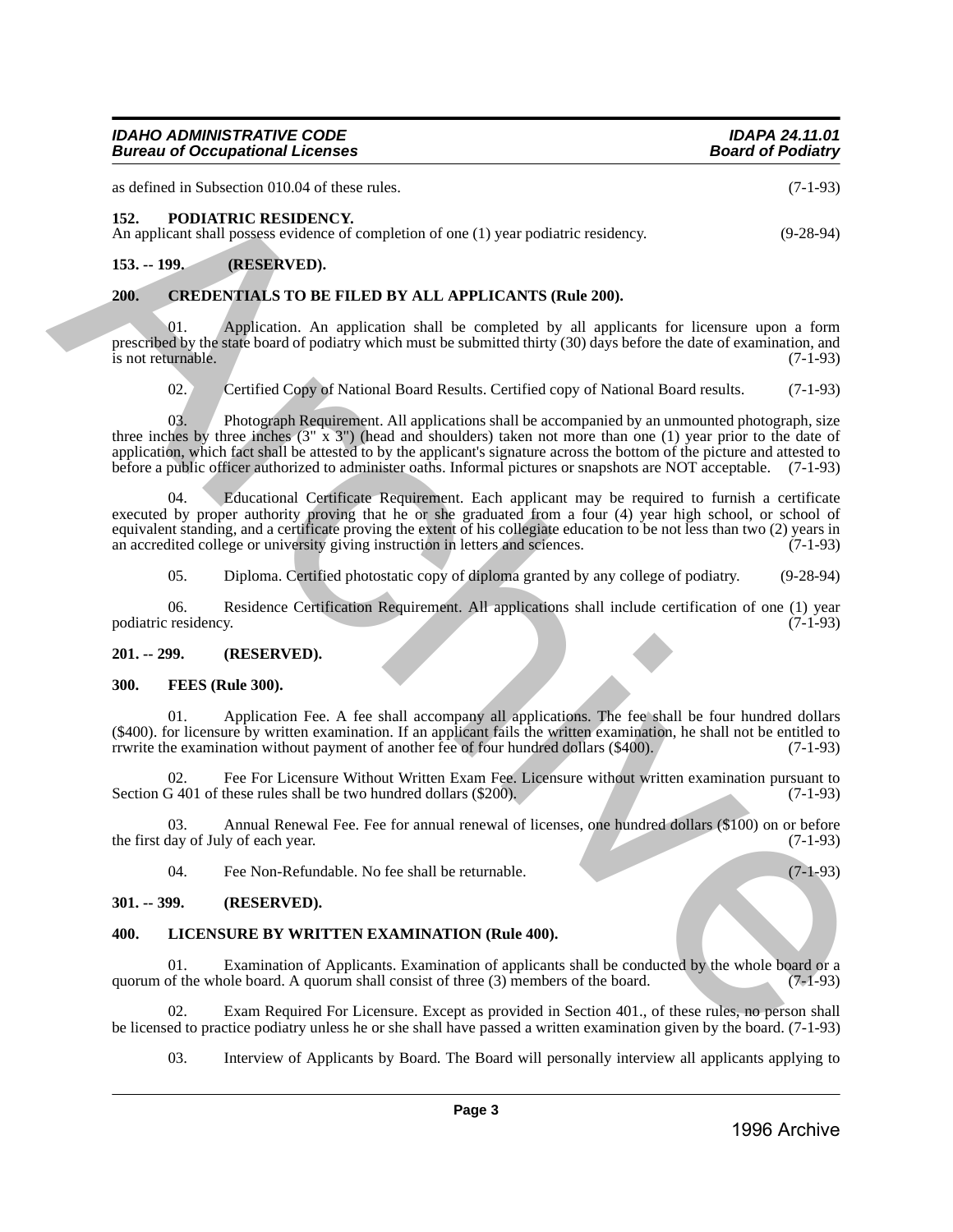| <b>IDAHO ADMINISTRATIVE CODE</b>       | <b>IDAPA 24.11.01</b>    |
|----------------------------------------|--------------------------|
| <b>Bureau of Occupational Licenses</b> | <b>Board of Podiatry</b> |

write the examination and certify that they are eligible to certify their eligibility for licensure during January of each vear.  $year.$  (7-1-93)

04. Exam Dates. Examinations shall be held at Boise, Idaho, the second Tuesday of June and optional December examination of each year and at such other times as the board shall direct. (7-1-93)

05. Passing Grade. No applicant shall be granted a license unless he attains a passing grade as determined by the board in all subjects examined and a general average of seventy-five (75%) percent as established in Section 54-606, Idaho Code. (9-28-94)

06. Failure of Exam. An applicant failing in the examination shall be entitled within six (6) months to a nation upon the payment of an additional fee as established in Section 300. (9-28-94) reexamination upon the payment of an additional fee as established in Section 300.

Failure of Reexam. An applicant who fails the examination on two (2) such reexaminations shall exhaust his privilege under his original application. (9-28-94)

# <span id="page-3-0"></span>**401. LICENSURE WITHOUT WRITTEN EXAMINATION (Rule 401).**

01. Practical and/or Oral Examination. The board may require a practical and/or oral examination if it deems it necessary to determine the qualifications of an applicant. The practical and/or oral examination shall be conducted by the board at a time and place convenient to the board and shall cover subjects relating to podiatry which<br>(9-28-94) the board feels necessary.

02. Special Qualifications. Applicants for licensure under this section shall file all the credentials as provided in Section200. and in addition shall provide a certified copy of the subjects and the grades obtained by written examination in some other state or territory or through the national board of podiatry examiners. Such examination must have been taken and passed within the preceding five (5) years from date of this application. Proof must be submitted that he or she meets the requirements of this section. Applicants must appear in person before the whole board or a quorum of the whole board and shall accompany their application with a fee of two hundred dollars (\$200), which fee shall be not returned if for any reason license is not granted. (9-28-94) with the current<br>internal certify that they are digite in certify their digitality in the<br>mean of  $(7-1.93)$  (b). Example (2) and the notation of the big at Boise, Daloby of Max and product<br>Decomposition of the mean of th

#### <span id="page-3-1"></span>**402. TEMPORARY LICENSES (Rule 402).**

No temporary licenses may be granted for the practice of podiatry in Idaho. (7-1-93)

#### <span id="page-3-2"></span>**403. -- 499. (RESERVED).**

#### <span id="page-3-3"></span>**500. STANDARDS OF THE ETHICAL PRACTICE OF PODIATRY (Rule 500).**

The standards of the Ethical Practice of Podiatry are prescribed in Section 54-609, Idaho Code, and shall apply to all practitioners of podiatry.

#### <span id="page-3-4"></span>**501. -- 599. (RESERVED).**

#### <span id="page-3-5"></span>**600. GENERAL PROVISIONS (Rule 600).**

Regular meetings of the board shall be the second Tuesday of June and an optional December meeting of each year.

# $(7-1-93)$

#### <span id="page-3-6"></span>**601. -- 699. (RESERVED).**

#### <span id="page-3-7"></span>**700. CONTINUING EDUCATION (Rule 700).**

01. Post Graduate Education Requirement for License Renewal. Each podiatrist licensed by the state of Idaho shall attend in each twelve (12) month period preceding the renewal of a license to practice podiatry in Idaho, a minimum of twelve (12) full hours of approved post-graduate podiatry education courses and copies of certificates of attendance which include the location of meetings approved by the Board of Podiatry shall accompany the renewal fee. (7-1-93)  $f^2$  fee.  $(7-1-93)$ 

02. Submission of License Renewal Application Form. Each licensed Idaho podiatrist will be furnished